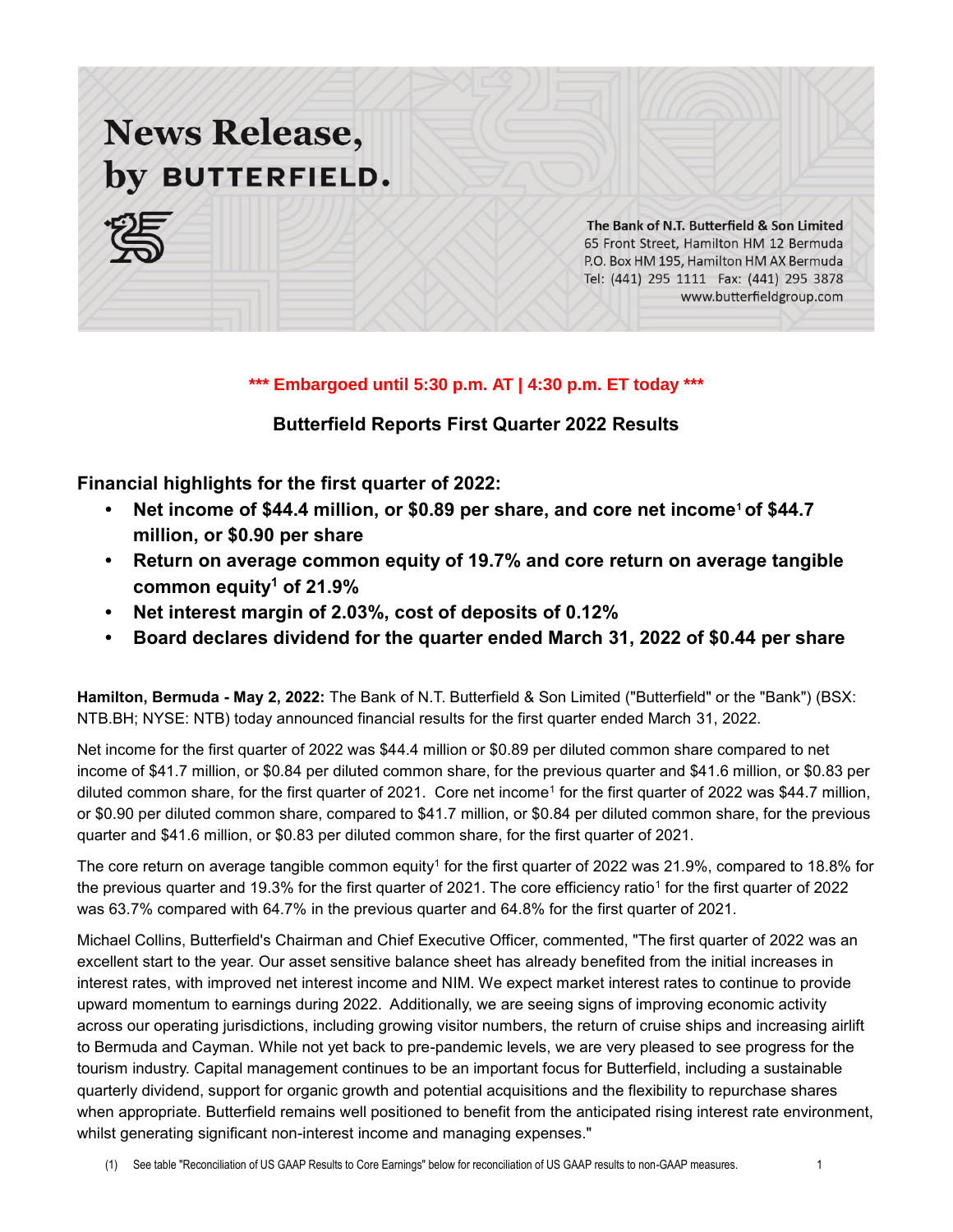Net interest income ("NII") for the first quarter of 2022 was \$75.9 million, an increase of \$1.4 million, compared with NII of \$74.5 million in the previous quarter and up \$1.0 million from \$74.9 million in the first quarter of 2021. NII was higher during the first quarter of 2022 compared to the prior quarter primarily due to lower prepayment rates in the investment portfolio, which decreased the periodic amortization charge on US agency mortgage securities. In addition, rates improved on short term cash and treasury assets. Compared to the first quarter of 2021, NII was higher due to the increased deployment of cash into the investment portfolio, offsetting lower book yields.

Net interest margin ("NIM") for the first quarter of 2022 was 2.03%, an increase of 3 basis points from 2.00% in the previous quarter and down 6 basis points from 2.09% in the first quarter of 2021. NIM in the first quarter of 2022 was higher than the prior quarter primarily due to increased rates on shorter-term assets. Compared to the first quarter of 2021, NIM was down due to lower overall asset yields, while deposit costs remained flat.

Non-interest income for the first quarter of 2022 of \$49.9 million was \$2.8 million lower than the \$52.7 million earned in the previous quarter and \$2.3 million higher than \$47.6 million in the first quarter of 2021. Non-interest income during the first quarter of 2022 decreased compared to the prior quarter primarily due to lower banking and trust fees, partially offset by increased foreign exchange revenue. The fourth quarter of 2021 benefited from seasonally higher fees due to increased debit and credit card activity and higher activity-based fees and new business in the trust business. Non-interest income was up in the first quarter of 2022 compared to the first quarter of 2021 due to increased banking and foreign exchange revenues.

There was a net credit reserve release of \$0.7 million for the first quarter of 2022, compared to a net credit release in the previous quarter of \$0.6 million and \$1.5 million during the first quarter of 2021. The credit releases were driven by a decrease in non-accrual loans, paydowns in the portfolio and general improvement in economic assumptions.

Non-interest expenses were \$82.0 million in the first quarter of 2022, compared to \$83.8 million in the previous quarter and \$80.9 million in the first quarter of 2021. Core non-interest expenses<sup>1</sup> decreased to \$81.6 million in the first quarter of 2022, compared to \$83.7 million the previous quarter and higher than the \$80.9 million incurred in the first quarter of 2021. Non-interest expenses were lower in the first quarter of 2022 versus the fourth quarter of 2021 primarily due to the completion of the 10-year amortization period for Butterfield's legacy banking system in the fourth quarter of 2021 resulting in lower technology costs. Compared to the first quarter of 2021, non-interest expense was higher due to other small movements.

Period end deposit balances remained constant at \$13.9 billion compared to December 31, 2021. Deposits continued to remain elevated across all jurisdictions.

The Bank maintained its balanced capital return policy. The Board again declared a quarterly dividend of \$0.44 per common share to be paid on May 31, 2022 to shareholders of record on May 16, 2022. During the first quarter of 2022, Butterfield repurchased 0.1 million common shares under the Bank's share repurchase plan authorizations.

The current total regulatory capital ratio as at March 31, 2022 was 20.9% as calculated under Basel III, compared to 21.2% as at December 31, 2021. Both of these ratios remain significantly above the minimum Basel III regulatory requirements applicable to the Bank.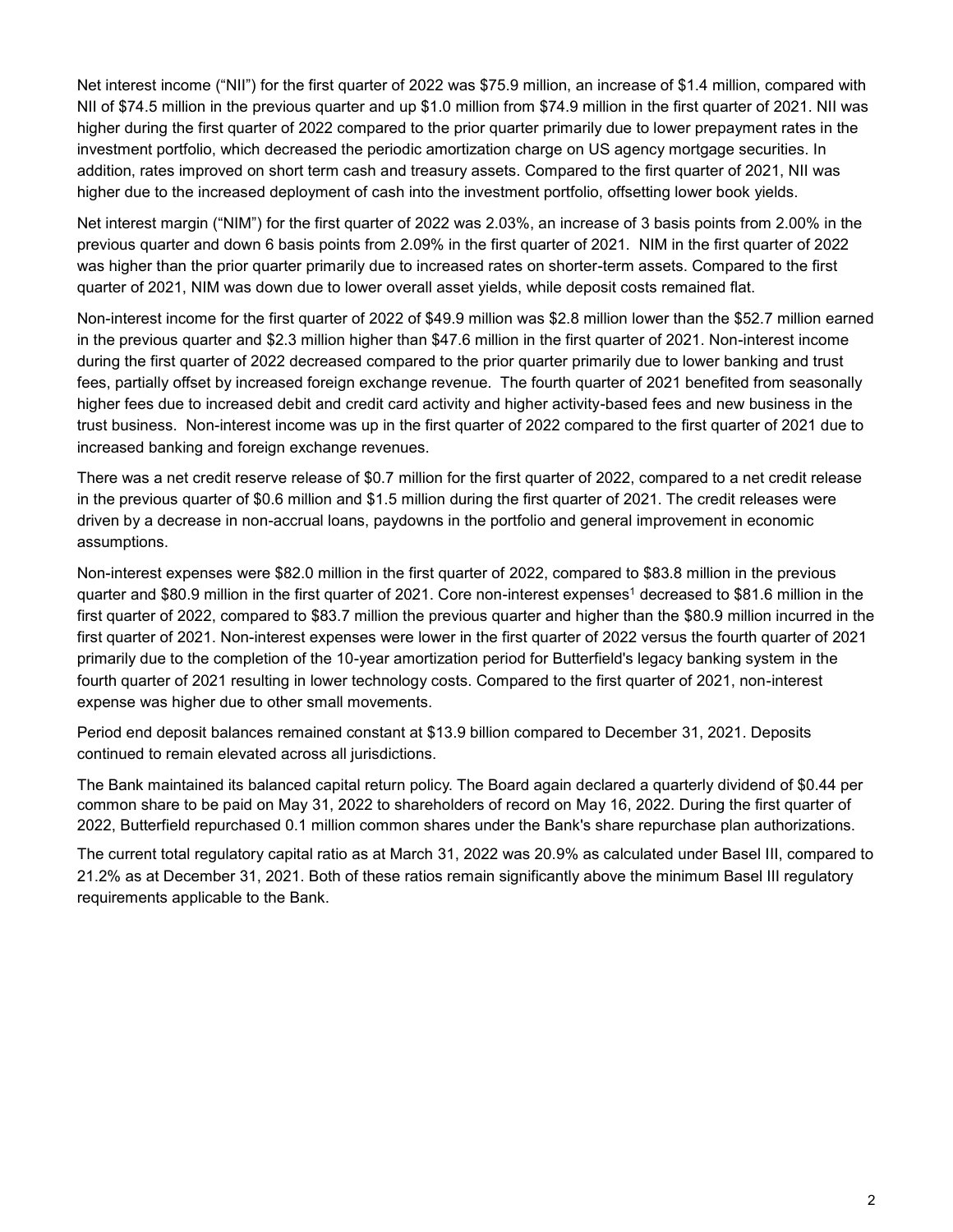### **ANALYSIS AND DISCUSSION OF FIRST QUARTER RESULTS**

| Income statement                                                                                           | Three months ended (Unaudited) |                   |                |  |
|------------------------------------------------------------------------------------------------------------|--------------------------------|-------------------|----------------|--|
| (in \$ millions)                                                                                           | March 31, 2022                 | December 31, 2021 | March 31, 2021 |  |
| Non-interest income                                                                                        | 49.9                           | 52.7              | 47.6           |  |
| Net interest income before provision for credit losses                                                     | 75.9                           | 74.5              | 74.9           |  |
| Total net revenue before provision for credit losses and other gains (losses)                              | 125.8                          | 127.2             | 122.5          |  |
| Provision for credit recoveries (losses)                                                                   | 0.7                            | 0.6               | 1.5            |  |
| Total other gains (losses)                                                                                 | 0.8                            | (1.6)             | (0.8)          |  |
| <b>Total net revenue</b>                                                                                   | 127.3                          | 126.2             | 123.3          |  |
| Non-interest expenses                                                                                      | (82.0)                         | (83.8)            | (80.9)         |  |
| Total net income before taxes                                                                              | 45.3                           | 42.4              | 42.4           |  |
| Income tax benefit (expense)                                                                               | (1.0)                          | (0.8)             | (0.7)          |  |
| Net income                                                                                                 | 44.4                           | 41.7              | 41.6           |  |
| Net earnings per share                                                                                     |                                |                   |                |  |
| Basic                                                                                                      | 0.90                           | 0.84              | 0.84           |  |
| Diluted                                                                                                    | 0.89                           | 0.84              | 0.83           |  |
| Per diluted share impact of other non-core items 1                                                         | 0.01                           |                   |                |  |
| Core earnings per share on a fully diluted basis 1                                                         | 0.90                           | 0.84              | 0.83           |  |
| Adjusted weighted average number of participating shares on a fully diluted basis (in thousands of shares) | 49,829                         | 49,800            | 49.894         |  |
| Key financial ratios                                                                                       |                                |                   |                |  |
| Return on common equity                                                                                    | 19.7 %                         | 17.1 %            | 17.5 %         |  |
| Core return on average tangible common equity 1                                                            | 21.9%                          | 18.8%             | 19.3 %         |  |
| Return on average assets                                                                                   | 1.2%                           | 1.1%              | 1.1%           |  |
| Net interest margin                                                                                        | 2.03 %                         | 2.00 %            | 2.09 %         |  |
| Core efficiency ratio 1                                                                                    | 63.7 %                         | 64.7 %            | 64.8%          |  |

(1) See table "Reconciliation of US GAAP Results to Core Earnings" below for reconciliation of US GAAP results to non-GAAP measures.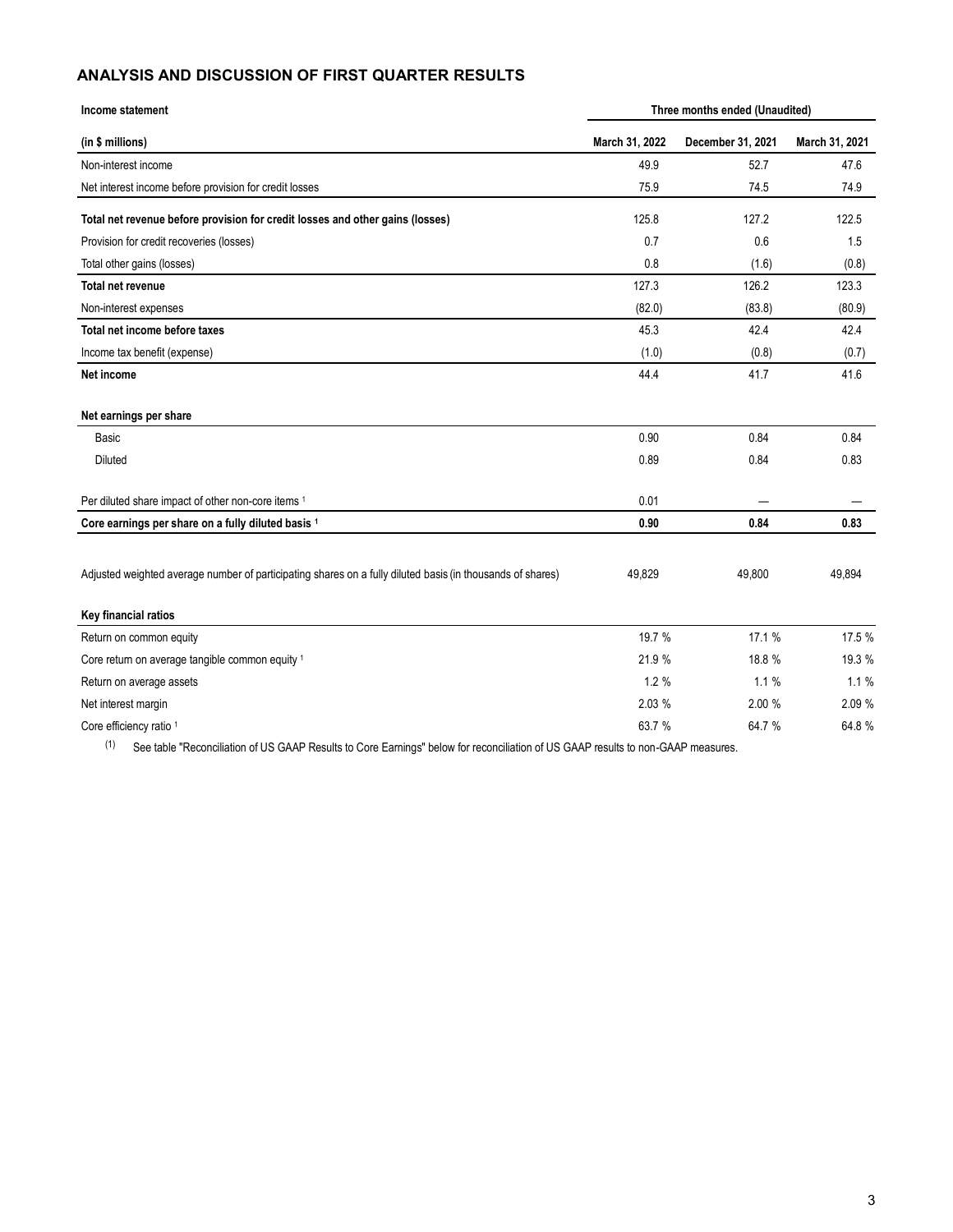| <b>Balance Sheet</b>                                                       | As at          |                   |  |
|----------------------------------------------------------------------------|----------------|-------------------|--|
| (in \$ millions)                                                           | March 31, 2022 | December 31, 2021 |  |
| Cash due from banks                                                        | 2,103          | 2,180             |  |
| Securities purchased under agreements to resell                            |                | 96                |  |
| Short-term investments                                                     | 1,601          | 1,199             |  |
| Investments in securities                                                  | 6,111          | 6,237             |  |
| Loans, net of allowance for credit losses                                  | 5,068          | 5,241             |  |
| Premises, equipment and computer software, net of accumulated depreciation | 141            | 139               |  |
| Goodwill and intangibles, net                                              | 83             | 86                |  |
| Accrued interest and other assets                                          | 160            | 158               |  |
| <b>Total assets</b>                                                        | 15,266         | 15,335            |  |
|                                                                            |                |                   |  |
| Total deposits                                                             | 13,933         | 13,870            |  |
| Accrued interest and other liabilities                                     | 319            | 316               |  |
| Long-term debt                                                             | 172            | 172               |  |
| <b>Total liabilities</b>                                                   | 14,424         | 14,358            |  |
| Common shareholders' equity                                                | 842            | 977               |  |
| Total shareholders' equity                                                 | 842            | 977               |  |
| Total liabilities and shareholders' equity                                 | 15,266         | 15,335            |  |

| <b>Key Balance Sheet Ratios:</b>                                                     | March 31, 2022 | December 31, 2021 |
|--------------------------------------------------------------------------------------|----------------|-------------------|
| Common equity tier 1 capital ratio <sup>1</sup>                                      | 17.3 %         | 17.6 %            |
| Tier 1 capital ratio <sup>1</sup>                                                    | 17.3 %         | 17.6 %            |
| Total capital ratio <sup>1</sup>                                                     | 20.9 %         | 21.2 %            |
| Leverage ratio <sup>1</sup>                                                          | 5.5%           | 5.6 %             |
| Risk-Weighted Assets (in \$ millions)                                                | 5,043          | 5,101             |
| Risk-Weighted Assets / total assets                                                  | 33.0 %         | 33.3%             |
| Tangible common equity ratio                                                         | 5.0%           | 5.8 %             |
| Book value per common share (in \$)                                                  | 16.97          | 19.83             |
| Tangible book value per share (in \$)                                                | 15.30          | 18.08             |
| Non-accrual loans/gross loans                                                        | 1.2%           | 1.2%              |
| Non-performing assets/total assets                                                   | 0.5%           | 0.5%              |
| Allowance for credit losses/total loans<br>$\sim$ $\sim$ $\sim$ $\sim$ $\sim$ $\sim$ | $0.5 \%$       | 0.5%<br>1.0000    |

<sup>(1)</sup> In accordance with regulatory capital guidance, the Bank has elected to make use of transitional arrangements which allow the deferral of the January 1, 2020 Current Expected Credit Loss ("CECL") impact of \$7.8 million on its regulatory capital over a period of 5 years.

### **QUARTER ENDED MARCH 31, 2022 COMPARED WITH THE QUARTER ENDED DECEMBER 31, 2021**

### **Net Income**

Net income for the quarter ended March 31, 2022 was \$44.4 million, up \$2.7 million from \$41.7 million in the prior quarter.

The \$2.7 million increase in net income in the quarter ended March 31, 2022 compared to the previous quarter was due principally to the following:

- \$2.8 million decrease in non-interest income due to lower banking fees driven by last quarter's seasonally higher consumer spending supporting interchange revenue and higher trust income driven by both new business and higher activity-based fees. This was partially offset by higher foreign exchange revenue driven by increased volumes;
- \$1.4 million increase in net interest income before provision for credit losses, driven by higher income from investments due to an increase in market interest rates and slower prepayment speeds;
- \$2.4 million increase in total other gains due to losses related to defined benefit settlement accounting in the Channel Islands and UK segment recorded in the previous quarter that did not re-occur; and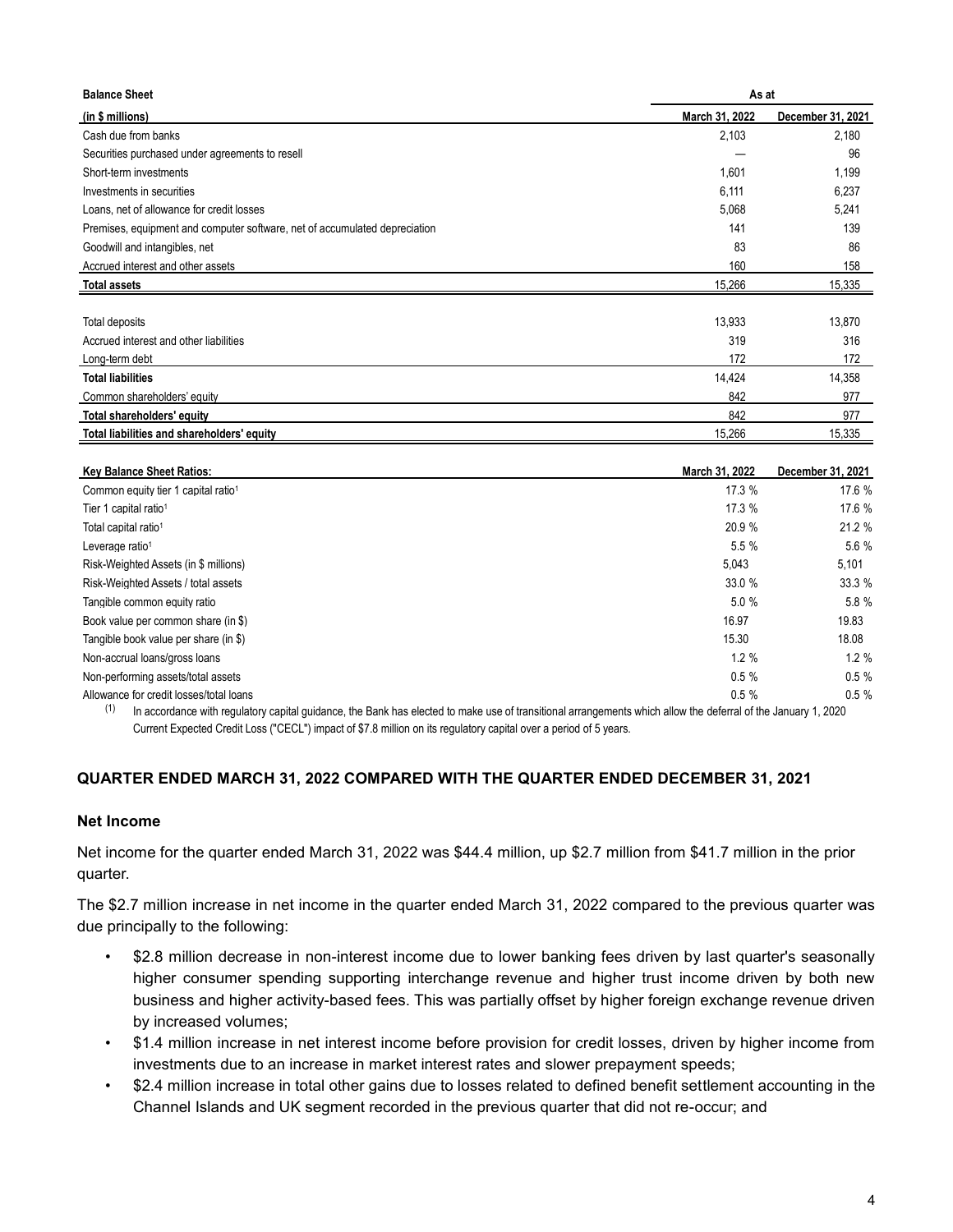• \$1.6 million decrease in technology and communications cost due to the depreciation charges on the existing core banking system in the prior quarter continuing to outpace costs associated with the new technology projects.

### **Non-Core Items<sup>1</sup>**

Non-core items resulted in a net expense of \$0.3 million in the first quarter of 2022. Non-core items for the period relate to residual professional fees incurred in relation to the resolved US Department of Justice inquiry and the settlement of a non-US corporate income tax inquiry in connection with the commercial affairs of a legacy custody client.

Management does not believe that comparative period expenses, gains or losses identified as non-core are indicative of the results of operations of the Bank in the ordinary course of business.

(1) See table "Reconciliation of US GAAP Results to Core Earnings" below for reconciliation of US GAAP results to non-GAAP measures.

### **BALANCE SHEET COMMENTARY AT MARCH 31, 2022 COMPARED WITH DECEMBER 31, 2021**

### **Total Assets**

Total assets of the Bank were \$15.3 billion at March 31, 2022, which was comparatively flat against December 31, 2021 balances. The Bank maintained a highly liquid position at March 31, 2022, with its \$9.8 billion of cash and demand deposits with banks, reverse repurchase agreements and liquid investments representing 64.3% of total assets, compared with 63.3% at December 31, 2021.

### **Loans Receivable**

The loan portfolio totaled \$5.1 billion at March 31, 2022, which was \$172.8 million lower than December 31, 2021 balances. The decrease was driven by the Channel Islands and UK segment as a result of facility repayments and a decrease in the GBP/USD FX rate.

Allowance for credit losses at March 31, 2022 totaled \$26.6 million, a decrease of \$1.4 million from \$28.1 million at December 31, 2021. The movement was driven by a decrease in non-accrual loans, net paydowns in the portfolio and the positive economic environment.

The loan portfolio represented 33.2% of total assets at March 31, 2022 (December 31, 2021: 34.2%), while loans as a percentage of total deposits decreased to 36.4% at March 31, 2022 from 37.8% at December 31, 2021. The decrease in both ratios were attributable principally to a decrease in loan balances at March 31, 2022 as noted above.

As of March 31, 2022, the Bank had gross non-accrual loans of \$58.7 million, representing 1.2% of total gross loans, a decrease of \$2.3 million from \$61.0 million, or 1.2% of total loans, at December 31, 2021. The decrease in non-accrual loans was driven by a number of Bermuda residential mortgages improving to current status.

Other real estate owned ("OREO") decreased by \$0.4 million from December 31, 2021 to \$0.3 million due to the sale of a residential property in Bermuda during the quarter.

### **Investment in Securities**

The investment portfolio was \$6.1 billion at March 31, 2022, down \$0.1 billion from \$6.2 billion at December 31, 2021. The movement was driven by the increase in total net unrealized losses on the available-for-sale portfolio that is carried at fair value.

The investment portfolio is made up of high quality assets with 100% invested in A-or-better-rated securities. The investment book yield increased to 1.79% during the quarter ended March 31, 2022 from 1.65% during the previous quarter. Total net unrealized losses on the available-for-sale portfolio increased to \$133.5 million, compared with total net unrealized losses of \$21.8 million at December 31, 2021, as a result of rising long-term US dollar interest rates. No credit losses have been noted as at March 31, 2022.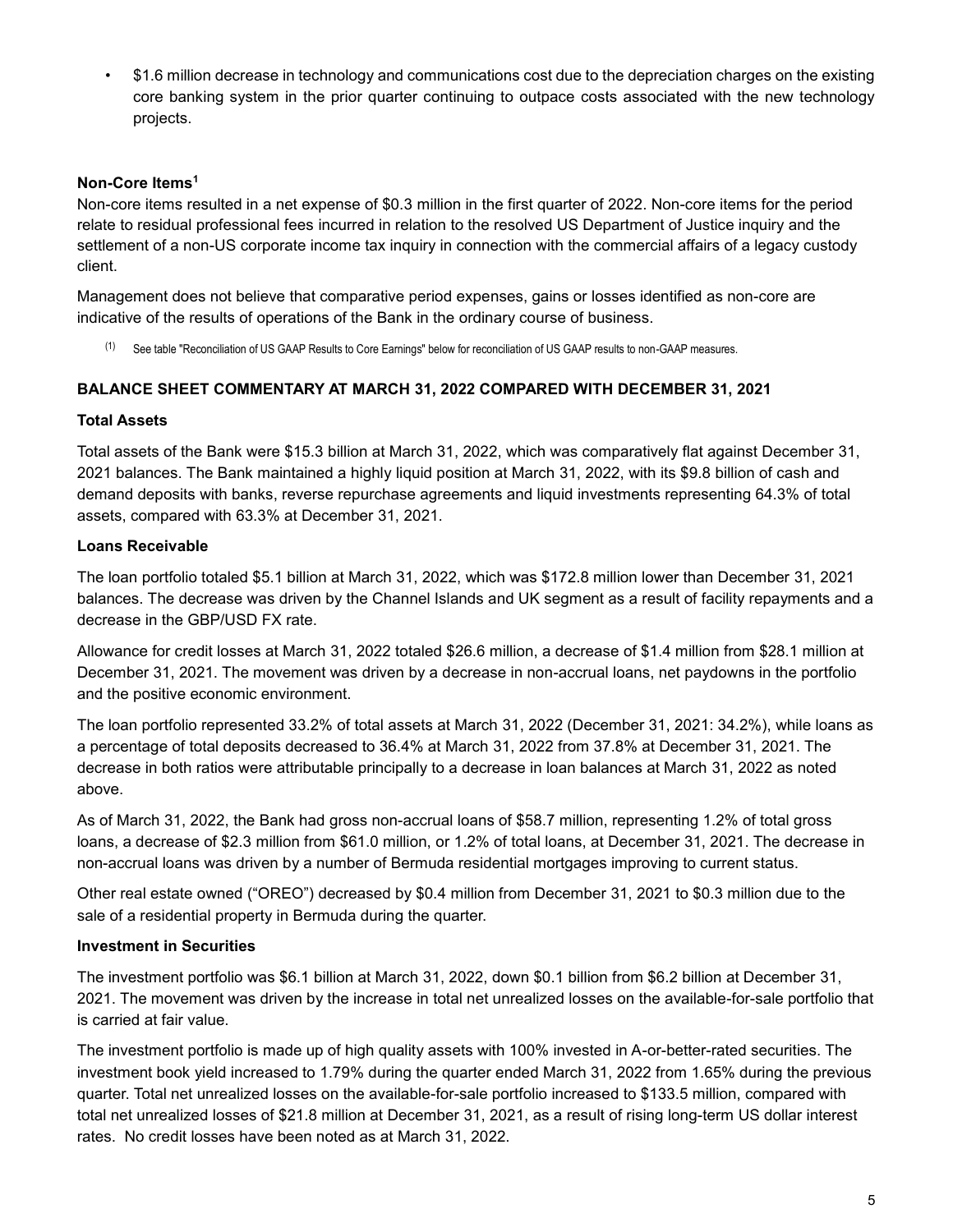## **Deposits**

Average deposits were \$14.1 billion for the quarter ended March 31, 2022, an increase of \$0.4 billion compared to the previous quarter.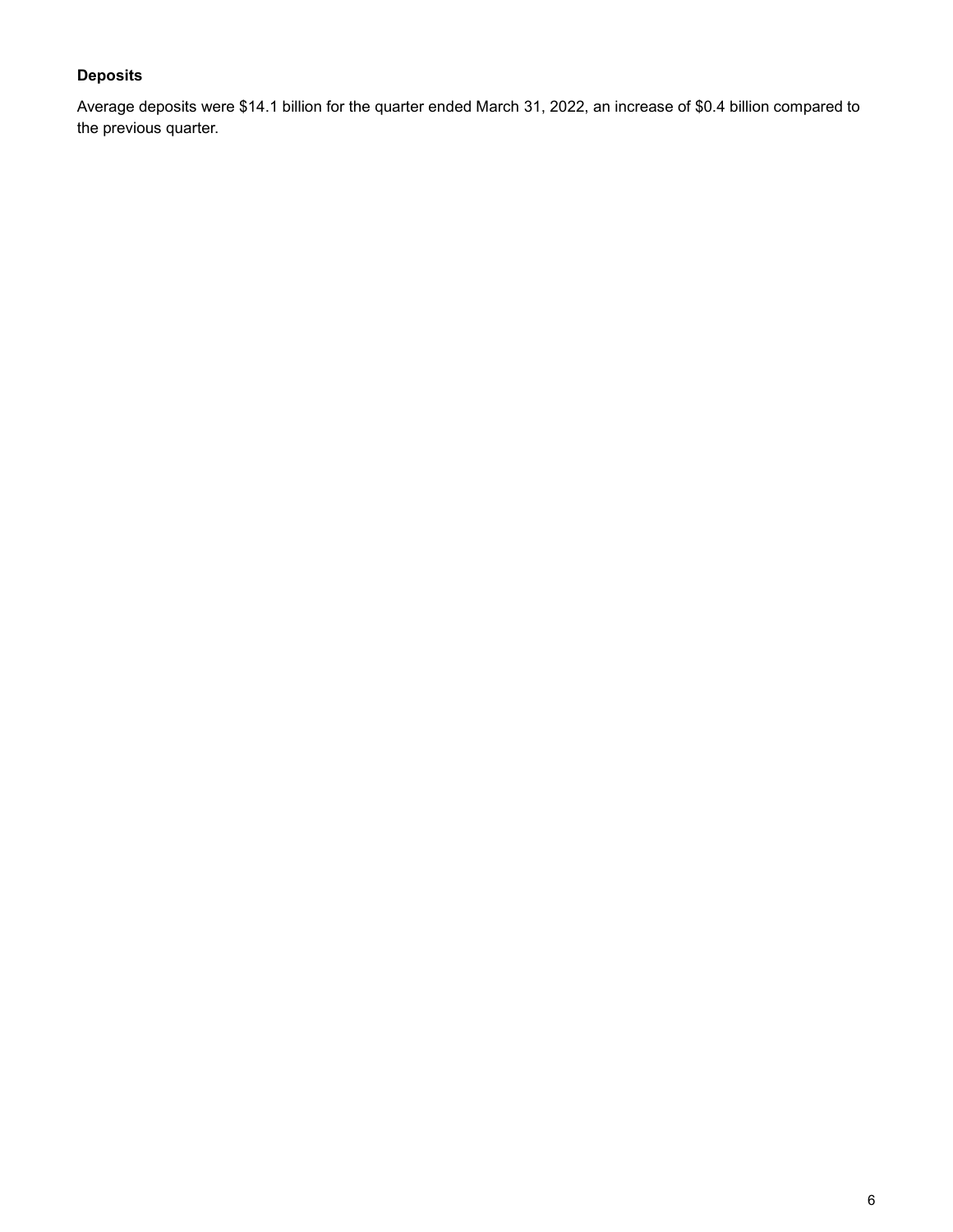### **Average Balance Sheet<sup>2</sup>**

|                                                                                    |                    |          |                   |                    | For the three months ended |                 |                    |          |                 |
|------------------------------------------------------------------------------------|--------------------|----------|-------------------|--------------------|----------------------------|-----------------|--------------------|----------|-----------------|
|                                                                                    | March 31, 2022     |          | December 31, 2021 |                    |                            | March 31, 2021  |                    |          |                 |
|                                                                                    | Average<br>balance | Interest | Average<br>rate   | Average<br>balance | Interest                   | Average<br>rate | Average<br>balance | Interest | Average<br>rate |
| (in \$ millions)                                                                   | $(\$)$             | $($ \$)  | (%)               | $($ \$)            | $(\$)$                     | (%)             | $(\$)$             | $(\$)$   | (%)             |
| <b>Assets</b>                                                                      |                    |          |                   |                    |                            |                 |                    |          |                 |
| Cash due from banks and short-term investments                                     | 3,809.2            | 1.0      | 0.11              | 3,316.3            | 0.3                        | 0.03            | 4.180.1            | 0.6      | 0.06            |
| Investment in securities                                                           | 6,226.5            | 27.4     | 1.79              | 6,266.1            | 26.1                       | 1.65            | 5,206.5            | 25.1     | 1.95            |
| Available-for-sale                                                                 | 3,352.8            | 11.9     | 1.44              | 3,499.6            | 12.2                       | 1.38            | 2,864.6            | 11.9     | 1.69            |
| Held-to-maturity                                                                   | 2.873.6            | 15.6     | 2.20              | 2,766.5            | 13.9                       | 1.99            | 2,341.8            | 13.1     | 2.27            |
| Loans                                                                              | 5,144.3            | 54.1     | 4.26              | 5,185.4            | 54.6                       | 4.18            | 5,161.9            | 55.6     | 4.37            |
| Commercial                                                                         | 1,454.2            | 16.3     | 4.56              | 1,520.9            | 16.8                       | 4.39            | 1,612.2            | 18.9     | 4.75            |
| Consumer                                                                           | 3,690.1            | 37.7     | 4.14              | 3.664.5            | 37.8                       | 4.09            | 3,549.7            | 36.7     | 4.20            |
| Interest earning assets                                                            | 15,180.0           | 82.5     | 2.20              | 14.767.7           | 81.0                       | 2.17            | 14.548.6           | 81.2     | 2.26            |
| Other assets                                                                       | 367.2              |          |                   | 359.4              |                            |                 | 373.2              |          |                 |
| <b>Total assets</b>                                                                | 15,547.1           |          |                   | 15,127.2           |                            |                 | 14,921.8           |          |                 |
| <b>Liabilities</b>                                                                 |                    |          |                   |                    |                            |                 |                    |          |                 |
| Deposits                                                                           | 11,070.5           | (4.3)    | (0.16)            | 10,718.3           | (4.0)                      | (0.15)          | 10,538.7           | (3.9)    | (0.15)          |
| Long-term debt                                                                     | 171.9              | (2.4)    | (5.66)            | 171.8              | (2.4)                      | (5.54)          | 171.5              | (2.4)    | (5.68)          |
| <b>Interest bearing liabilities</b>                                                | 11,242.4           | (6.7)    | (0.24)            | 10,890.1           | (6.4)                      | (0.23)          | 10,710.2           | (6.3)    | (0.24)          |
| Non-interest bearing current accounts                                              | 3,024.3            |          |                   | 2,928.2            |                            |                 | 2,839.9            |          |                 |
| Other liabilities                                                                  | 323.3              |          |                   | 277.5              |                            |                 | 294.3              |          |                 |
| <b>Total liabilities</b>                                                           | 14,589.9           |          |                   | 14,095.9           |                            |                 | 13.844.4           |          |                 |
| Shareholders' equity                                                               | 957.2              |          |                   | 1,031.3            |                            |                 | 1,077.4            |          |                 |
| Total liabilities and shareholders' equity                                         | 15,547.1           |          |                   | 15,127.2           |                            |                 | 14,921.8           |          |                 |
| Non-interest-bearing funds net of<br>non-interest earning assets<br>(free balance) | 3,937.6            |          |                   | 3,877.6            |                            |                 | 3,838.3            |          |                 |
| Net interest margin<br>21.0                                                        |                    | 75.9     | 2.03              |                    | 74.5                       | 2.00            |                    | 74.9     | 2.09            |

(2) Averages are based upon a daily averages for the periods indicated.

### **Assets Under Administration and Assets Under Management**

Total assets under administration for the trust and custody businesses were \$103.6 billion and \$35.5 billion, respectively, at March 31, 2022, while assets under management were \$5.3 billion at March 31, 2022. This compares with \$106.4 billion, \$36.8 billion and \$5.5 billion, respectively, at December 31, 2021.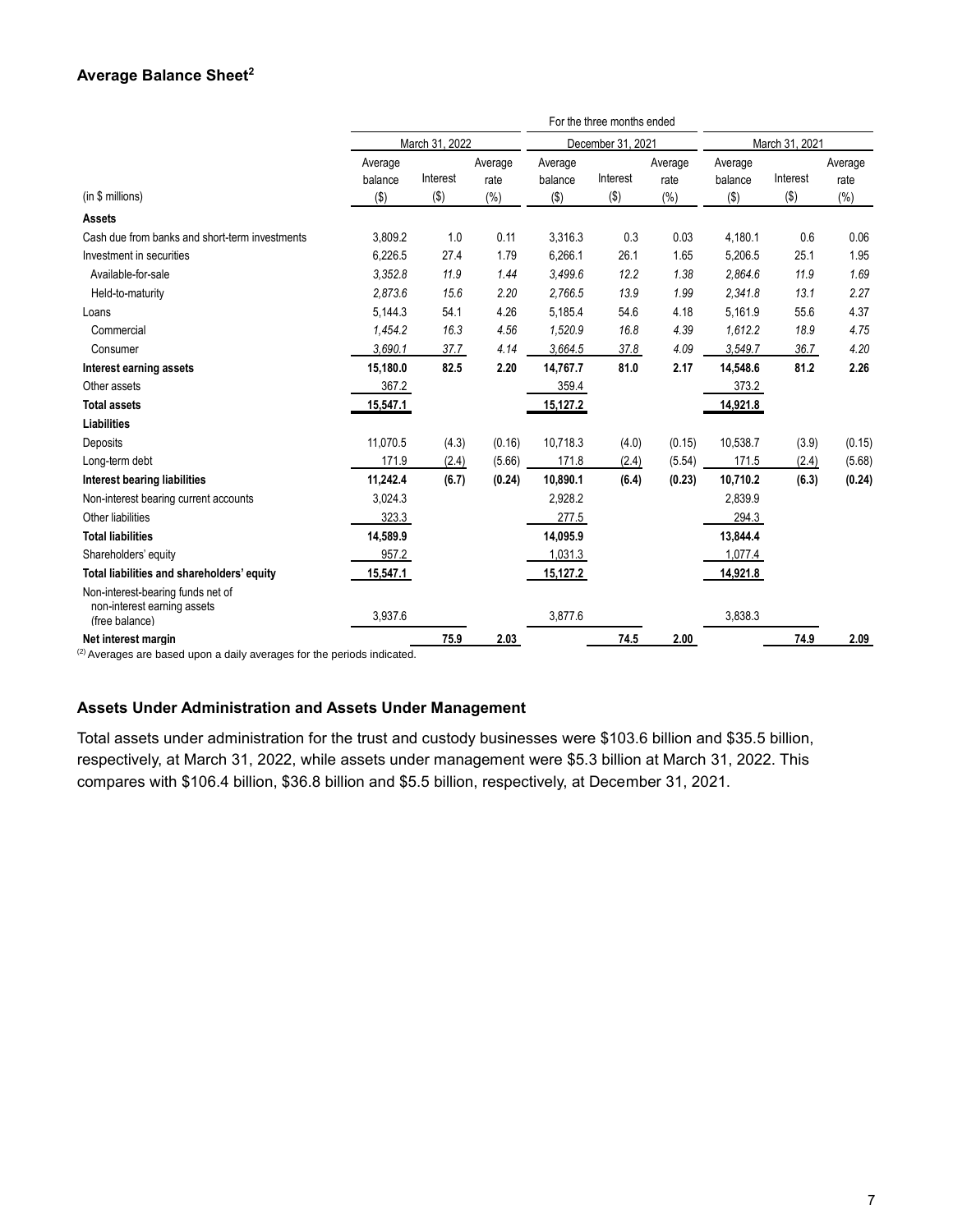### **Reconciliation of US GAAP Results to Core Earnings**

The table below shows the reconciliation of net income in accordance with US GAAP to core earnings, a non-GAAP measure, which excludes certain significant items that are included in our US GAAP results of operations. We focus on core net income, which we calculate by adjusting net income to exclude certain income or expense items that are not representative of our business operations, or "non-core". Core net income includes revenue, gains, losses and expense items incurred in the normal course of business. We believe that expressing earnings and certain other financial measures excluding these non-core items provides a meaningful base for period-to-period comparisons, which management believes will assist investors in analyzing the operating results of the Bank and predicting future performance. We believe that presentation of these non-GAAP financial measures will permit investors to assess the performance of the Bank on the same basis as management.

| <b>Core Earnings</b>                                                       | Three months ended |                   |                |
|----------------------------------------------------------------------------|--------------------|-------------------|----------------|
| (in \$ millions except per share amounts)                                  | March 31, 2022     | December 31, 2021 | March 31, 2021 |
| Net income                                                                 | 44.4               | 41.7              | 41.6           |
| Non-core items                                                             |                    |                   |                |
| Non-core expenses                                                          |                    |                   |                |
| Tax compliance review costs                                                | 0.1                | 0.1               |                |
| Settlement of client related tax inquiry                                   | 0.2                |                   |                |
| Total non-core expenses                                                    | 0.3                | 0.1               |                |
| Total non-core items                                                       | 0.3                | 0.1               |                |
| Core net income                                                            | 44.7               | 41.7              | 41.6           |
| Average common equity                                                      | 912.8              | 965.2             | 966.7          |
| Less: average goodwill and intangible assets                               | (84.7)             | (86.6)            | (92.4)         |
| Average tangible common equity                                             | 828.1              | 878.5             | 874.2          |
| Core earnings per share fully diluted                                      | 0.90               | 0.84              | 0.83           |
| Return on common equity                                                    | 19.7 %             | 17.1 %            | 17.5 %         |
| Core return on average tangible common equity                              | 21.9 %             | 18.8 %            | 19.3 %         |
| Shareholders' equity                                                       | 841.8              | 977.5             | 936.5          |
| Less: goodwill and intangible assets                                       | (82.9)             | (86.1)            | (91.5)         |
| Tangible common equity                                                     | 758.9              | 891.4             | 844.9          |
| Basic participating shares outstanding (in millions)                       | 49.6               | 49.3              | 49.7           |
| Tangible book value per common share                                       | 15.30              | 18.08             | 17.00          |
| Non-interest expenses                                                      | 82.0               | 83.8              | 80.9           |
| Less: non-core expenses                                                    | (0.3)              | (0.1)             |                |
| Less: amortization of intangibles                                          | (1.5)              | (1.5)             | (1.5)          |
| Core non-interest expenses before amortization of intangibles              | 80.1               | 82.2              | 79.4           |
| Core revenue before other gains and losses and provision for credit losses | 125.8              | 127.2             | 122.5          |
| Core efficiency ratio                                                      | 63.7 %             | 64.7%             | 64.8%          |